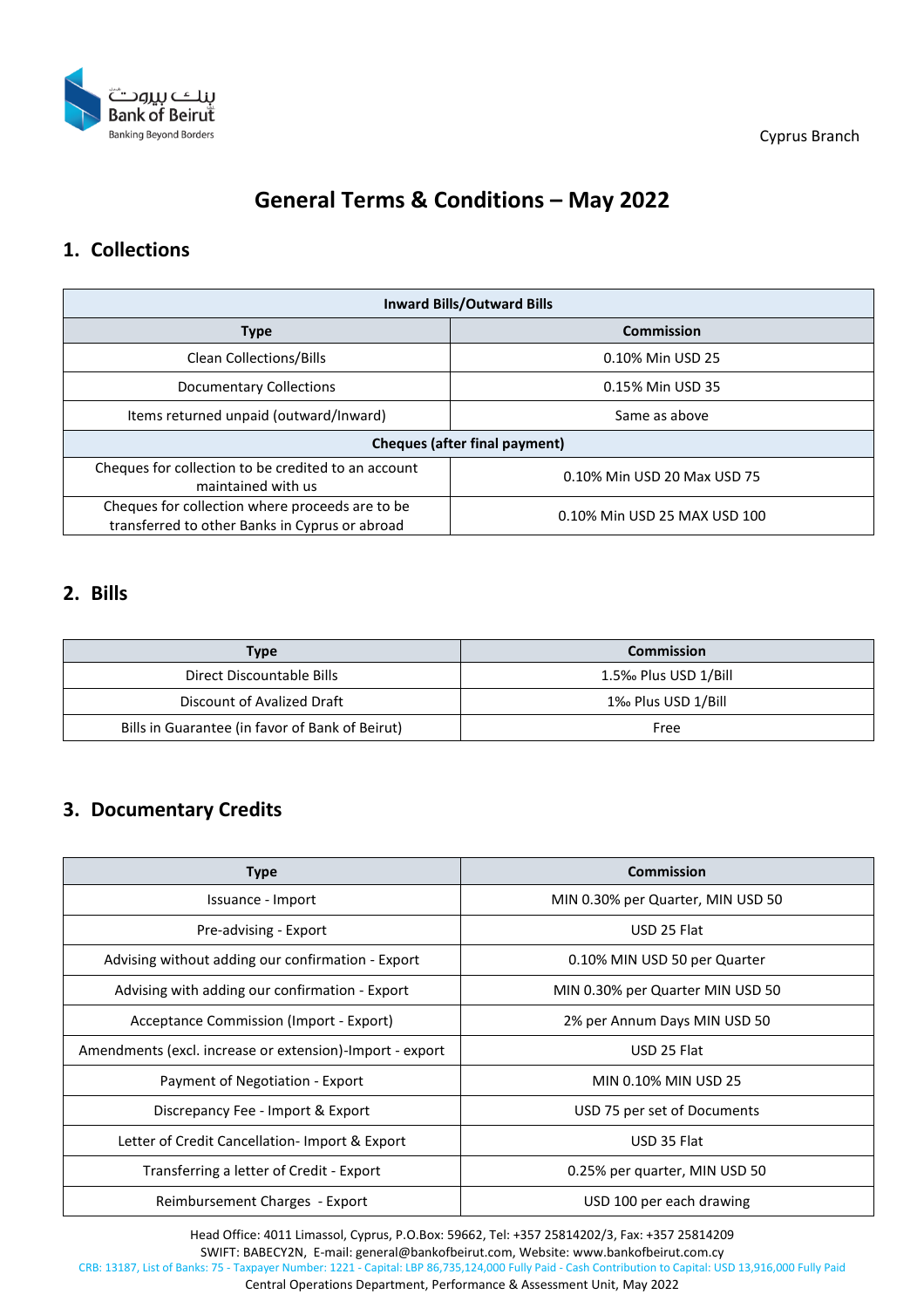

## **4. Placing Goods in Warehouse & Release**

| Type            | <b>Commission</b>                                                         |
|-----------------|---------------------------------------------------------------------------|
| Placing         | USD 50 for each deposit $+$ agent charges                                 |
| Releasing       | USD 25 for each release + agent charges                                   |
| <b>Visiting</b> | Charge for each visit to warehouse(in Cyprus)<br>for stock control USD 50 |

## **5. Guarantees & Standby Letters of Credit**

| <b>Type</b>                                                                     | <b>Commission</b>                                            |
|---------------------------------------------------------------------------------|--------------------------------------------------------------|
| Establishing a Letter of Guarantee or SBLC                                      | 0.50% MIN USD 50 per Quarter                                 |
| Issuance of a Letter of Guarantee or SBLC against another                       | Subject to special arrangement with issuing banks or same as |
| Bank's counter guarantee or SBLC                                                | above                                                        |
| Passing forward an issuing Bank's Guarantee or SBLC<br>without our confirmation | USD 35 Flat                                                  |
| Amendments (excluding increase or extension)                                    | USD 25 Flat                                                  |
| Indemnities to Shipping companies (for missing Bills of<br>Lading)              | USD 50 per Quarter                                           |

#### **6. Accounts**

| Type         | <b>Commission</b>                                        |
|--------------|----------------------------------------------------------|
| Current      | Nonbearing Interest                                      |
| Time Deposit | Minimum Deposit Bearing Interest USD 5,000 or equivalent |

## **7. Clean Payment Orders & Transfers**

| By Swift in Foreign Currencies Except Euro - Payment Orders and Transfers Sent |                              |
|--------------------------------------------------------------------------------|------------------------------|
| <b>Type</b>                                                                    | <b>Commission</b>            |
| When transfer is made to an account with another Bank                          | 0.10% MIN USD 5, MAX USD 300 |
| When transfer is made to our customer's account with one<br>of our branches    | Free                         |
| When transfer is made to account with one of our<br>branches                   | 0.05% MIN USD 5, MAX USD 300 |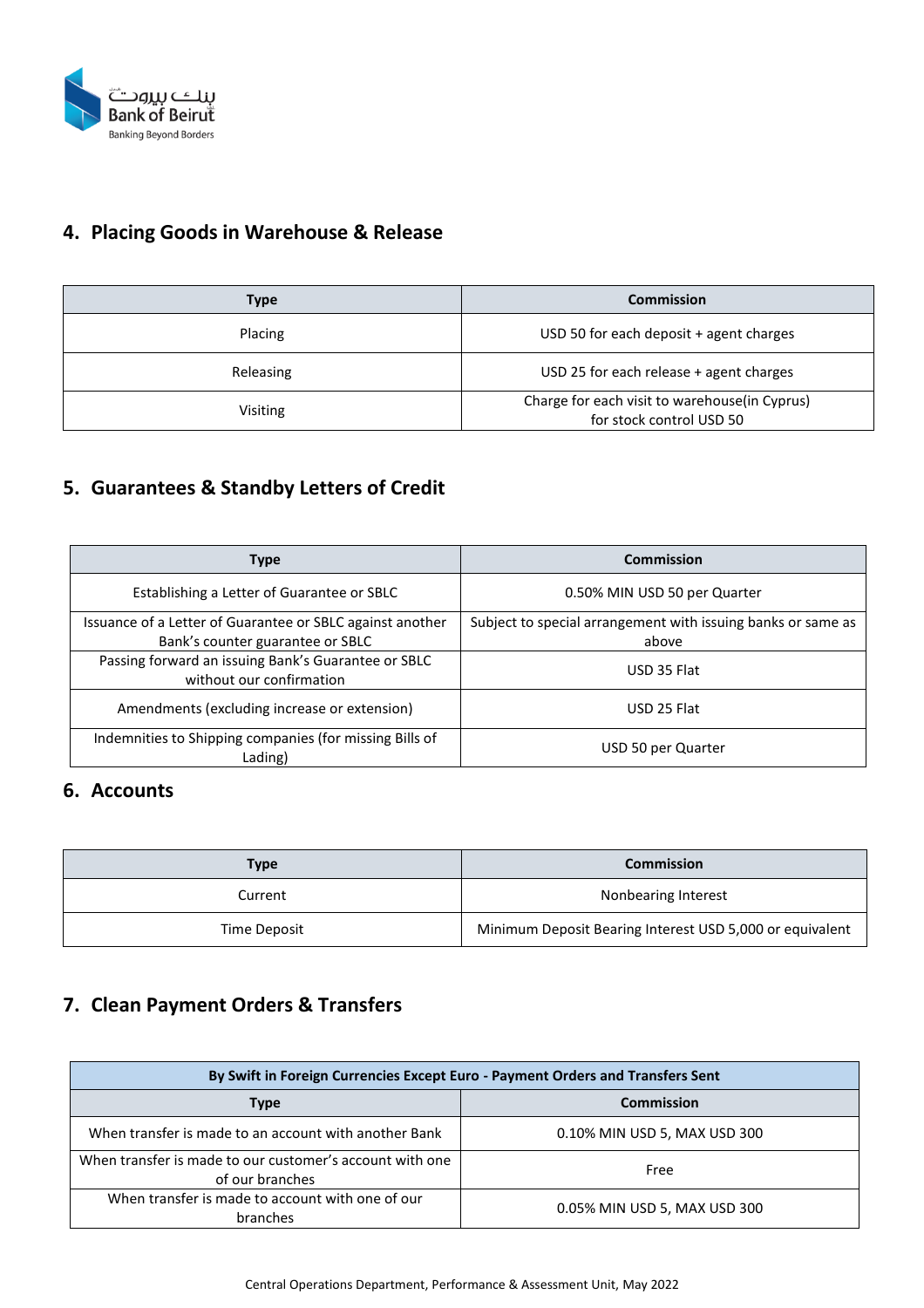

| Amendment or cancellation                                                         | <b>USD 20</b>                                                                                       |  |
|-----------------------------------------------------------------------------------|-----------------------------------------------------------------------------------------------------|--|
| Charges OUR                                                                       | For USD payments MIN USD 15<br>For GBP payments: $<$ 5,000 MIN C/V EUR 20<br>>50,000 MIN C/V EUR 25 |  |
| By Swift in Foreign Currencies Except Euro- Payment Orders and Transfers Received |                                                                                                     |  |
| Payment orders in favor of Account with us                                        | USD 5 Flat (according to currency received)                                                         |  |
| Payment orders in favor of a third party account with<br>another bank             | 0.10% MIN USD 5, MAX USD 300                                                                        |  |
| <b>Transfer by Swift in Euro</b>                                                  |                                                                                                     |  |
| <b>Type</b>                                                                       | Commission                                                                                          |  |
| Transfer by Swift in Euro                                                         | 0.10% MIN EUR 5, MAX EUR 300 for same day value<br>additional 0.05% MIN EUR 20, MAX EUR 150         |  |
| If beneficiary IBAN is missing                                                    | <b>EUR 20</b>                                                                                       |  |
| Charges OUR- EU countries                                                         | <12,500 EUR 17<br>12,500-50,000 EUR 35<br>>50,000 EUR 50                                            |  |
| Charges OUR-Outside EU                                                            | <50,000 EUR 50<br>>50,000 EUR 70                                                                    |  |

### **8. Credit Card Services**

| Transfer by Swift in Euro |                   |
|---------------------------|-------------------|
| <b>Type</b>               | <b>Commission</b> |
| Regular                   | <b>USD 60</b>     |
| Regular Extra             | <b>USD 75</b>     |
| Gold                      | <b>USD 95</b>     |
| Gold Extra                | <b>USD 110</b>    |
| <b>VIP</b>                | <b>USD 123</b>    |
| <b>VIP Extra</b>          | <b>USD 130</b>    |
| Plus Photo on cards       | USD <sub>5</sub>  |
| IAPA card                 | <b>USD 15</b>     |
| <b>Visa Card</b>          |                   |
| <b>Type</b>               | <b>Commission</b> |
| Platinum                  | <b>USD 375</b>    |
| Platinum Extra            | <b>USD 400</b>    |
| IAPA card                 | Free              |